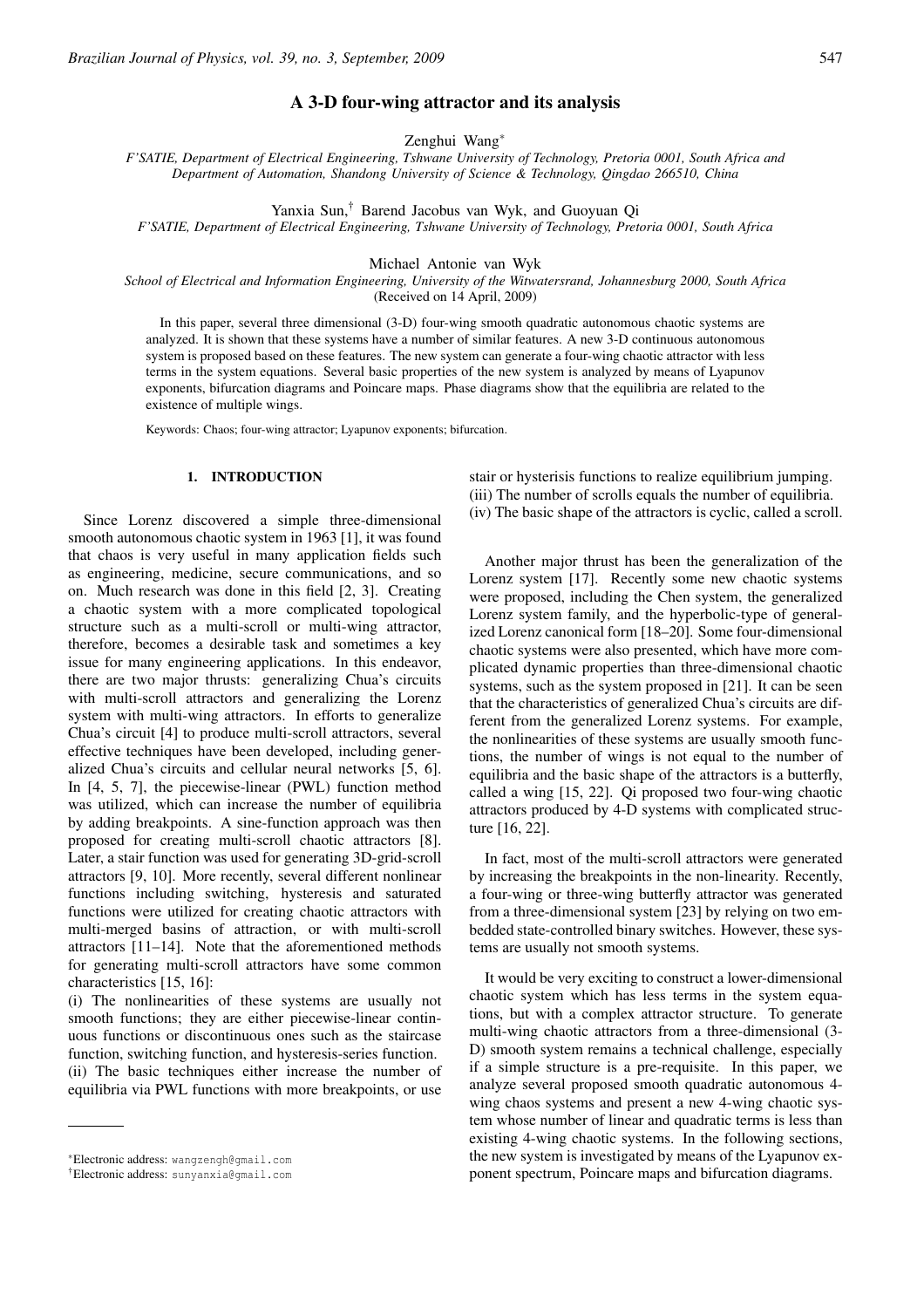

FIG. 1: Four-wing chaotic attractor, with  $a = 0.2$ ,  $b = -0.01$ ,  $c = 1$ ,  $d = -0.4$ ,  $e = -1.0$  and  $f = -1$ .

# 2. 3-D FOUR-WING SMOOTH AUTONOMOUS CHAOTIC SYSTEMS



FIG. 2: The bifurcation diagram of the system (6) with respect to *b*, and with  $a = 0.2$ ,  $c = 1$ ,  $d = -0.4$ ,  $e = -1.0$  and  $f = -1$ .

In [24, 25], a three-dimensional smooth quadratic autonomous system which seemingly can produce a four-wing attractor was proposed. At first, it was believed that this system could produce a four-wing chaotic attractor, termed a four-scroll attractor but this was then later shown by the same authors to be a numerical artifact. It was not a real four-wing chaotic attractor but consisted of two coexisting and closely located double-wing attractors [26]. In [27], a 3-D autonomous quadratic system was reported, which can generate a single four-scroll attractor. For the simplicity of comparison, the system is parameterized as

$$
\dot{x}_1 = a_1 x_1 - y_1 z_1 + a_2,\n\dot{y}_1 = b_1 y_1 + x_1 z_1,\n\dot{z}_1 = c_1 z_1 + x_1 y_1,
$$
\n(1)

where  $a_1$ ,  $a_2$ ,  $b_1$ ,  $c_1$  are real constants. If

$$
\begin{cases}\n b_1c_1 > 0, \\
 a_1 \neq 0, \\
 a_1\sqrt{b_1c_1} < \min(-a_2, a_2) & \text{if } b_1 > 0, \\
 a_1\sqrt{b_1c_1} > \max(-a_2, a_2) & \text{if } b_1 < 0,\n\end{cases}
$$

there are five equilibria in this system, given by

$$
S_0 = (-\frac{a_2}{a_1}, 0, 0),
$$
  
\n
$$
S_{1,2} = (p, \pm \sqrt{\frac{(-a_2 - a_1 p)b_1}{p}} p, \pm \sqrt{\frac{(-a_2 - a_1 p)b_1}{p}}),
$$
  
\n
$$
S_{3,4} = (-p, \mp \sqrt{\frac{(a_2 - a_1 p)b_1}{p}} p, \pm \sqrt{\frac{(a_2 - a_1 p)b_1}{p}}),
$$

where  $p = \sqrt{b_1 c_1}$ . As can be seen from the equilibria, there is no trivial equilibrium caused by the constant input of first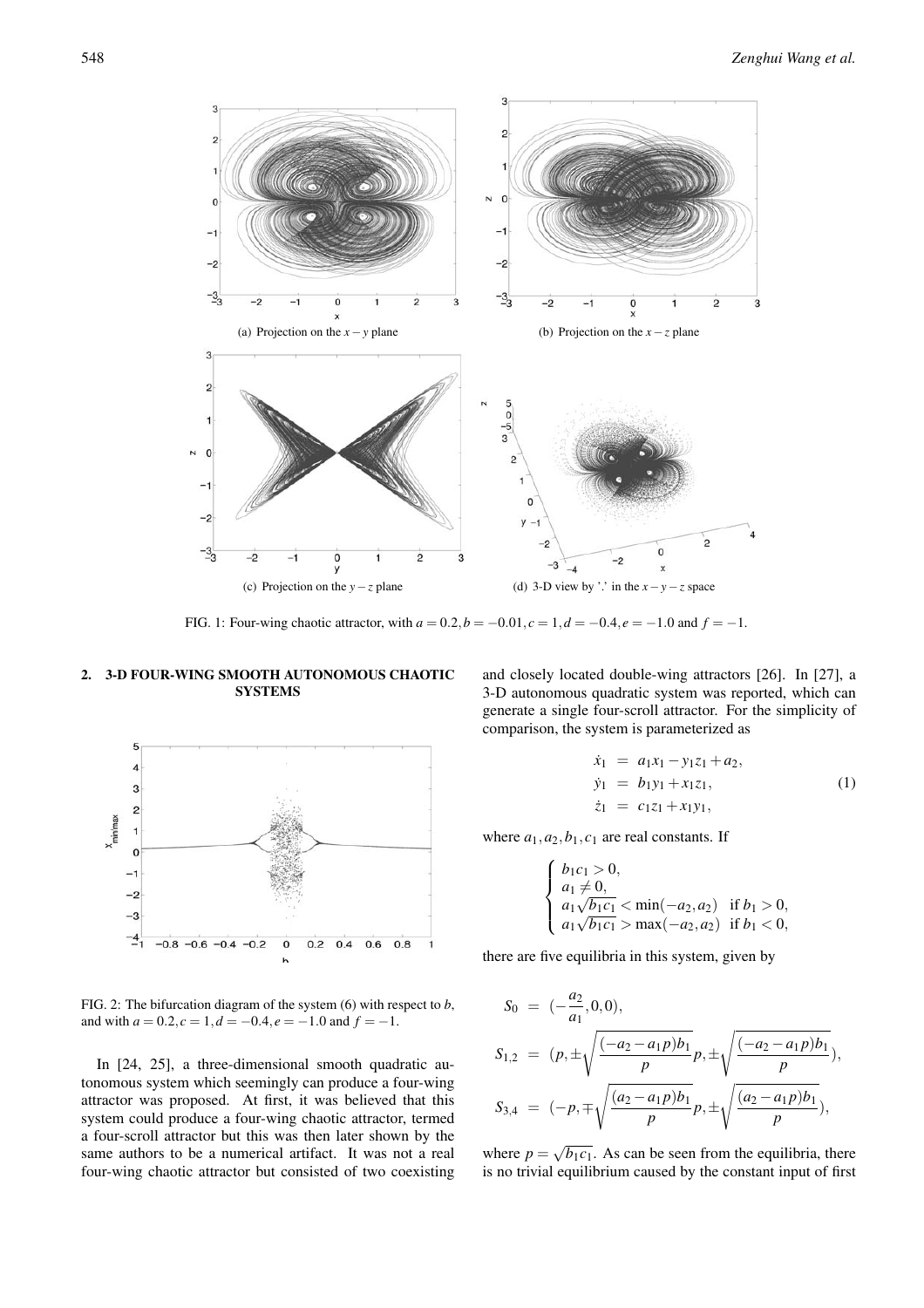equation in (1). Consider the following transformation of variables:

$$
x_1 = x_2 - \frac{a_2}{a_1}.
$$

The system (1) can be reformulated as

$$
\dot{x}_2 = a_1 x_2 - y_1 z_1,\n\dot{y}_1 = b_1 y_1 - \frac{a_2}{a_1} z_1 + x_2 z_1,\n\dot{z}_1 = c z_1 - \frac{a_2}{a_1} y_1 + x_2 y_1,
$$
\n(2)

which has a trivial equilibrium and is equivalent to system (1). Another example is given by



FIG. 3: The maximum Lyapunov exponent spectrum of the system (6) with respect to *b*, and with  $a = 0.2$ ,  $c = 1$ ,  $d = -0.4$ ,  $e = -1.0$ and  $f = -1$ .

$$
\dot{x}_1 = a_1x_1 + a_2y_1 + y_1z_1, \n\dot{y}_1 = b_2y_1 - x_1z_1 + b_2y_1z_1, \n\dot{z}_1 = c_3z_1 - x_1y_1.
$$
\n(3)

When  $a_1 = 0.5, a_2 = 0.15; b_2 = -12.2, b_{23} = 1.0, c_3 = 1$ −8.79, the system has a real four-scroll attractor with eight cross product terms on the right [28].

Qi [15] introduced a 3-D quadratic autonomous system

$$
\dot{x}_1 = a_1(y_1 - x_1) + e_1y_1z_1,\n\dot{y}_1 = c_1x_1 + d_1y_1 - x_1z_1,\n\dot{z}_1 = -b_1z_1 + x_1y_1,
$$
\n(4)

called the Qi 3-D four-wing system, which can generate two coexisting single-wing chaotic attractors and a pair of diagonal double-wing chaotic attractors. The system can also generate a four-wing chaotic attractor with very complicated topological structures over a large range of parameters.

Recently, Chen [29] presented a new three-dimensional smooth quadratic autonomous chaotic system,

$$
\dot{x}_1 = a_1x_1 + ky_1 - y_1z_1,\n\dot{y}_1 = -b_1y_1 - z_1 + x_1z_1,\n\dot{z}_1 = -x_1 - c_1z_1 + x_1y_1.
$$
\n(5)

which can evolve into periodic and chaotic orbits in case of different parameters. When proper parameters are chosen, a single four-wing attractor and a single three-wing attractor appears.

As can be seen from systems  $(2)$ ,  $(3)$ ,  $(4)$  and  $(5)$ , there are a number of similar features common to these chaotic systems:

(1)There is at least one quadratic term in every equation, which means there is at least three quadratic terms in one system.

(2)There are five equilibria when these chaotic systems display four wings.

(3)There are at least four linear terms, and there is at least one linear term in every equation of these systems.

The logical question is whether there is any system exhibiting similar behavior, but with less linear and quadratic terms than these systems.

## 3. A NEW 3-D FOUR-WING SMOOTH AUTONOMOUS CHAOTIC SYSTEMS

Based on the above features, a new simpler chaotic system

$$
\begin{aligned}\n\dot{x} &= ax + cyz, \\
\dot{y} &= bx + dy - xz, \\
\dot{z} &= ez + fxy,\n\end{aligned}
$$
\n(6)

is proposed. Here  $a, b, d, e \in R$ ,  $c > 0$  and  $f < 0$  are all constants,  $cf \neq 0$ , and *x*, *y*, *z* are the state variables. If the system is dissipative,  $\nabla V = \frac{\partial \dot{x}}{\partial x} + \frac{\partial \dot{y}}{\partial y} + \frac{\partial \dot{z}}{\partial z} = a + d + e$  should be less than zero, that is,  $a + d + e < 0$ . This implies that a volume element  $V_0$  is contracted by the flow into a volume element  $V_0e^{(a+d+e)t}$  in time *t*.

**Theorem 1** If  $b = 0$ , the system (6) can not generate a four*wing chaotic attractor.*

*Proof* : This theorem can be proved according to different cases in parameter space. Case 1: *c* < 0

If  $b = 0$ , consider the first and the second equations of (6), i.e.

$$
\dot{x} = ax + cyz, \tag{7}
$$

$$
\dot{y} = dy - xy. \tag{8}
$$

By multiplying both sides of (7) by *x* and of (8) by *cy*, respectively, the two equations become

$$
\dot{x}x = ax^2 + cxyz,\tag{9}
$$

$$
cyy = cdy^2 - cxyz.
$$
 (10)

By adding both sides of (9) and (10), one obtains

$$
\dot{x}x + c\dot{y}y = ax^2 + cdy^2. \tag{11}
$$

Equation (11) is equivalent to

$$
\frac{d(x^2+cy^2)}{dt} = 2d(x^2+cy^2) + (2a-2d)x^2.
$$
 (12)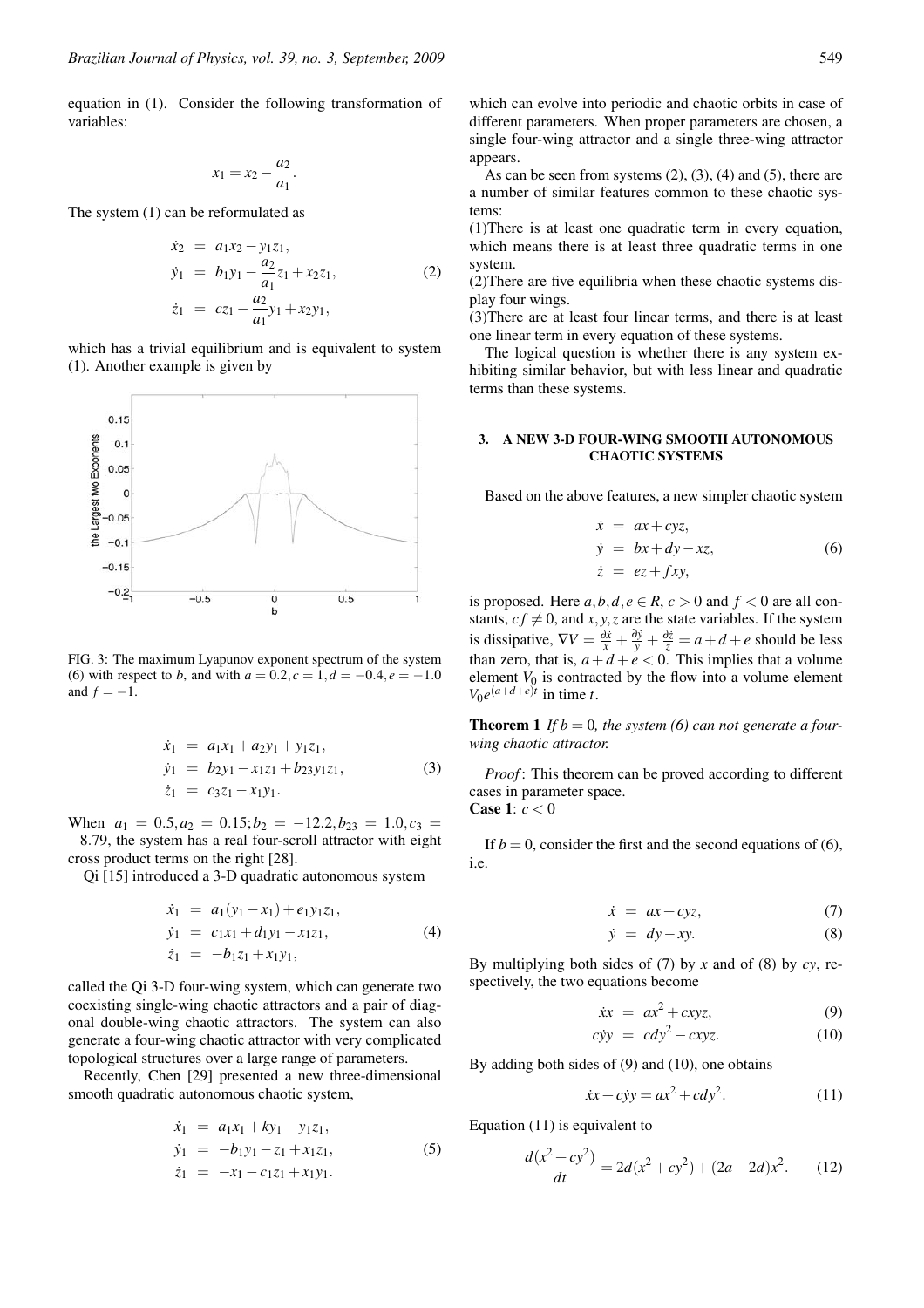Solving the above equation yields

$$
x^{2} + cy^{2} = e^{2dt} \left( \int_{0}^{t} e^{-2dt} (2a - 2d)x^{2} d\tau + (x_{0}^{2} + cy_{0}^{2}) \right),
$$
\n(13)

where  $x_0$  and  $y_0$  are the initial state of system (6). If  $a > d$  and  $|x_0| > \sqrt{-c}|y_0|$ , according to (13), one obtains

$$
x^2 + cy^2 > 0 \Rightarrow |x| > \sqrt{-c}|y|. \tag{14}
$$

If  $|x_0| > \sqrt{-c}|y_0|$  and  $z_0 \neq 0$ , then for any time  $t > 0$ , the system trajectory in the  $x - y$  plane will never travel from one domain  $x > 0$  to another,  $x < 0$ , or vice versa. That is, if  $x_0 > 0$ , then there will always be  $x(t) > 0$  for  $t > 0$ ; if  $x_0 < 0$ , then there will always be  $x(t) < 0$  for  $t > 0$ . The same is for *a* < *d* and  $|x_0|$  < √−*c*|*y*<sub>0</sub>|.

If the system can generate a four-wing attractor, then the attractor will not depend on the initial state, that is , the initial state value can be chosen arbitrarily, such as  $|x_0| > \sqrt{-c}|y_0|$ or  $|x_0| < \sqrt{-c}|y_0|$ . It conflicts with the above analysis, so it is impossible to be a four-wing attractor when  $c < 0$  and  $b = 0$ .

**Case 2:**  $c > 0$ 

If  $f > 0$ , the same result can be got according to the first and third equations of system (6).

If  $f < 0$ , the same result can also be got according to the second and third equations of system (6).

The proof is thus completed.

### 3.1. Equlibria

The equilibria of system (6) can be easily derived by solving the three equations  $\dot{x} = 0$ ,  $\dot{y} = 0$ , and  $\dot{z} = 0$ . There is one trivial equilibrium.

Let

$$
y_e = \sqrt{\frac{ae}{cf}}, z_e^1 = \frac{bc + sign(a)\sqrt{b^2c^2 - 4acd}}{2c}, z_e^2
$$
  
= 
$$
\frac{bc - sign(a)\sqrt{b^2c^2 - 4acd}}{2c},
$$
 (15)

where *sign*() is a sign function. If  $\frac{ae}{cf} > 0$ ,  $b^2c^2 - 4acd > 0$ and  $c \neq 0$ , there are four nontrivial equilibria:

$$
S_{1,2} = (\mp \frac{c}{a} y_e z_e^1, \pm y_e, z_e^1), S_{3,4} = (\mp \frac{c}{a} y_e z_e^2, \pm y_e, z_e^2) \quad (16)
$$

*J*<sup>1</sup> =

 $J_3$ 

In this case, system (6) has five equilibria (including the zero equilibrium). It means system (6) is not topologically equivalent to the generalized Lorenz canonical form (GLCF) [20] which have three-equilibria at most.

**Remark 1** *If*  $\frac{ae}{cf} < 0, b^2c^2 - 4acd < 0$ , there is no nontrivial *equilibrium for system (6).*

#### 3.2. Simple property of the trivial equilibrium

By linearizing system (6) at the origin (trivial equilibrium), one obtains the Jacobian

$$
J_0 = \begin{pmatrix} a & 0 & 0 \\ b & d & 0 \\ 0 & 0 & e \end{pmatrix} . \tag{17}
$$

The eigenvalues of matrix  $J_0$  are

$$
\lambda_{01} = a, \lambda_{02} = d, \lambda_{03} = e. \tag{18}
$$

**Remark 2** *As*  $a, d, e \in R$ , there is no imaginary eigenvalue *in (17), and a Hopf bifurcation does not exist near the trivial equilibrium which is different to systems (2), (4) and (5). The dynamics near the origin is simpler than for systems (2), (4) and (5).*

### 3.3. Symmetry and similarity

It is obvious that the new system is symmetric about z-axis,which can be easily proven via the transformation (*x*,*y*,*z*) → (−*x*,−*y*,*z*). Equilibria *S*1,*S*<sup>2</sup> are also symmetric with respect to the *z*-axis and the same goes for *S*3,*S*4.

The dynamics near the neighborhood of  $S_1, S_2$  is similar to each other in system (6), this feature also applies to  $S_3$ ,  $S_4$ , and is caused by the similarity of the Jacobians of  $S_1$  and  $S_2$ (*S*<sup>3</sup> and *S*4).

To prove this, let  $J_i$  denote the Jacobian of  $S_i$ ,  $i = 1, \dots, 4$ , namely

$$
V_1 = \begin{pmatrix} a & cz_e^1 & c_1 y_e \\ b - z_e^1 & d & \frac{c}{d} y_e z_e^1 \\ f y_e & -f \frac{c}{d} y_e z_e^1 & e \end{pmatrix}, J_2 = \begin{pmatrix} a & cz_e^1 & -cy_e \\ b - z_e^1 & d & -\frac{c}{d} y_e z_e^1 \\ -f y_e & f \frac{c}{d} y_e z_e^1 & e \end{pmatrix},
$$
(19)

$$
= \begin{pmatrix} a & cz_e^2 & cy_e \\ b - z_e^2 & d & \frac{c}{a} y_e z_e^2 \\ f y_e & -f \frac{c}{a} y_e z_e^2 & e \end{pmatrix}, J_4 = \begin{pmatrix} a & cz_e^2 & -cy_e \\ b - z_e^2 & d & -\frac{c}{a} y_e z_e^2 \\ -f y_e & f \frac{c}{a} y_e z_e^2 & e \end{pmatrix}.
$$
 (20)

There is a transformation matrix *T*, so that

$$
T^{-1}J_1T = J_2, T^{-1}J_3T = J_4,
$$
\n(21)

where  $T = diag(-1\ -1\ 1)$ , and *T* is an orthogonal ma-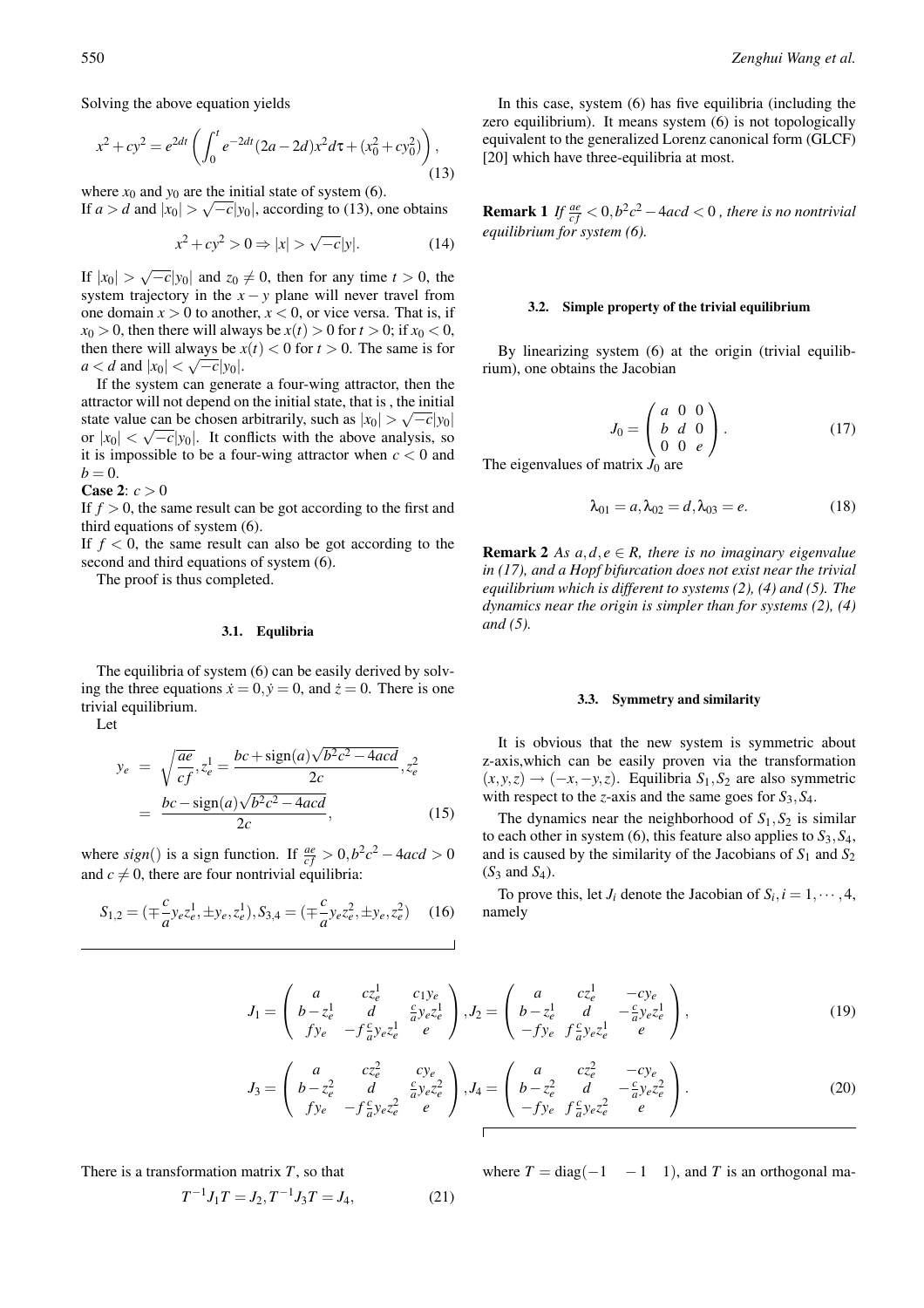

FIG. 4: Double-wing chaotic attractor of (6), with  $a = 0.2$ ,  $b = 0$ ,  $c = 1$ ,  $d = -0.4$ ,  $e = -1.0$  and  $f = -1$ .

trix, since

$$
T^{-1} = T^T = T. \tag{22}
$$

Let  $V_i = [v_{i1}, v_{i2}, v_{i3}]$  be the matrix consisted of eigenvectors of  $S_i$ ,  $i = 1, \dots, 4$ , the following equations can be obtained:

$$
T^{-1}V_1T = V_2, \quad T^{-1}V_3T = V_4. \tag{23}
$$

Remark 3 *S*1,<sup>2</sup> *and S*3,<sup>4</sup> *are two distinct equilibrium-pairs, and every equilibrium-pair has the same local stable, unstable and center manifolds.*

#### 4. THE FOUR-WING CHAOTIC ATTRACTOR

#### 4.1. Bifurcation analysis with respect to parameter *b*

When  $a = 0.2$ ,  $b = -0.01$ ,  $c = 1$ ,  $d = -0.4$ ,  $e = -1.0$  and  $f = -1$ , there are five equilibria in system (6), namely

$$
S_0 = (0,0,0), S_1 = (-0.6214, 0.4472, 0.2779),
$$
  
\n
$$
S_2 = (0.6214, -0.4472, 0.2779),
$$
  
\n
$$
S_3 = (0.6437, 0.4472, -0.2879),
$$
  
\n
$$
S_4 = (0.6214, -0.4472, -0.2879).
$$

As  $\nabla V = \frac{\partial \dot{x}}{\partial x} + \frac{\partial \dot{y}}{\partial y} + \frac{\partial \dot{z}}{\partial z} = a + d + e = -1.2 < 0$ , the system is dissipative. In order to investigate the stability of all the equilibria, we consider the Jacobian matrix with respect to each equilibrium and calculate their eigenvalues. The results are shown in Table I. Based on the eigenvalues, we know that  $S_0$ ,  $S_1$ ,  $S_2$ ,  $S_3$  and  $S_4$  are all saddle-focus nodes implying that all the five equilibria are unstable.

In order to determine whether the system is chaotic or not, Lyapunov exponents should be calculated. In this paper, we use the efficient QR based method [30] to compute the Lyapunov exponents or Lyapunov exponent spectrum. With these parameter values, the corresponding Lyapunov exponents are  $\lambda_1 = 0.064, \lambda_2 = 0$  and  $\lambda_3 = -1.262$  for system (6) and the system exhibits the four-wing chaotic dynamics which is shown in Fig. 1. The projections of the phase portrait on the  $x - y$ ,  $x - z$  and  $y - z$  planes are shown in Fig. 1(a)-1(c), respectively. The 3-D chaotic attractor is shown in Fig. 1(d).

The system equilibria  $S_i$ ,  $i = 1, \dots, 4$ , which are denoted as red '\*', are located at the centers of the four wings of the attractor, and the origin is indicated by the red symbol 'o', which is in the center of the whole chaotic attractor shown in Fig.1. It can be seen that there exist many orbits not only around  $S_{1,2}$ , but also around  $S_{3,4}$ , and even around  $S_{1,3}$  and *S*2,4, which play an important role in forming the real fourwing attractor, since they effectively connect the four subattractors, which surround the four equilibria.

Fig. 3 shows the maximum Lyapunov exponent spectrum, which corresponds directly to the bifurcation diagram shown in Fig. 2. Seen from Theorem 1, the parameter *b* is a very important factor to create a four-wing attractor. Fig. 2 shows the bifurcation diagram of the state variable  $x$ , in which the orbit starts from  $(1,1,1)$ .

As can be seen from Fig. 2 and Fig. 3, the chaotic attractors are symmetrical about parameter *b* and the middle point is  $b = 0$ , which implies that parameter *b* has little effect on the chaotic dynamics, except for causing system (6) to exhibit a four-wing attractor.

There are two kinds of orbital dynamical attractors in systems (6), a local one and a global one. The local attractor relies on the initial region of the orbit, which includes a sink, some simple periodic orbits and a single-wing chaotic attractor. The global attractor, which includes some complicated orbits around all equilibria, a double-wing chaotic attractor and a four-wing chaotic attractor, does not rely on the initial region of the orbit. An obvious illustration is the phase figures when  $b = 0$ . When  $a = 0.2$ ,  $b = 0$ ,  $c = 1$ ,  $d = -0.4$ ,  $e =$  $-1.0$  and  $f = -1$ , the phase diagrams of (6) are shown in Fig. 4. In Fig. 4(a), the initial state is  $(1,1,1)$  which is different from Fig. 4(b) with an initial state  $(-1,-1,1)$ . As can be seen from Fig. 4, they can not generate four-wing chaotic attractors when  $b = 0$ , satisfying **Theorem 1**, but create two coexisting double-wing chaotic attractors.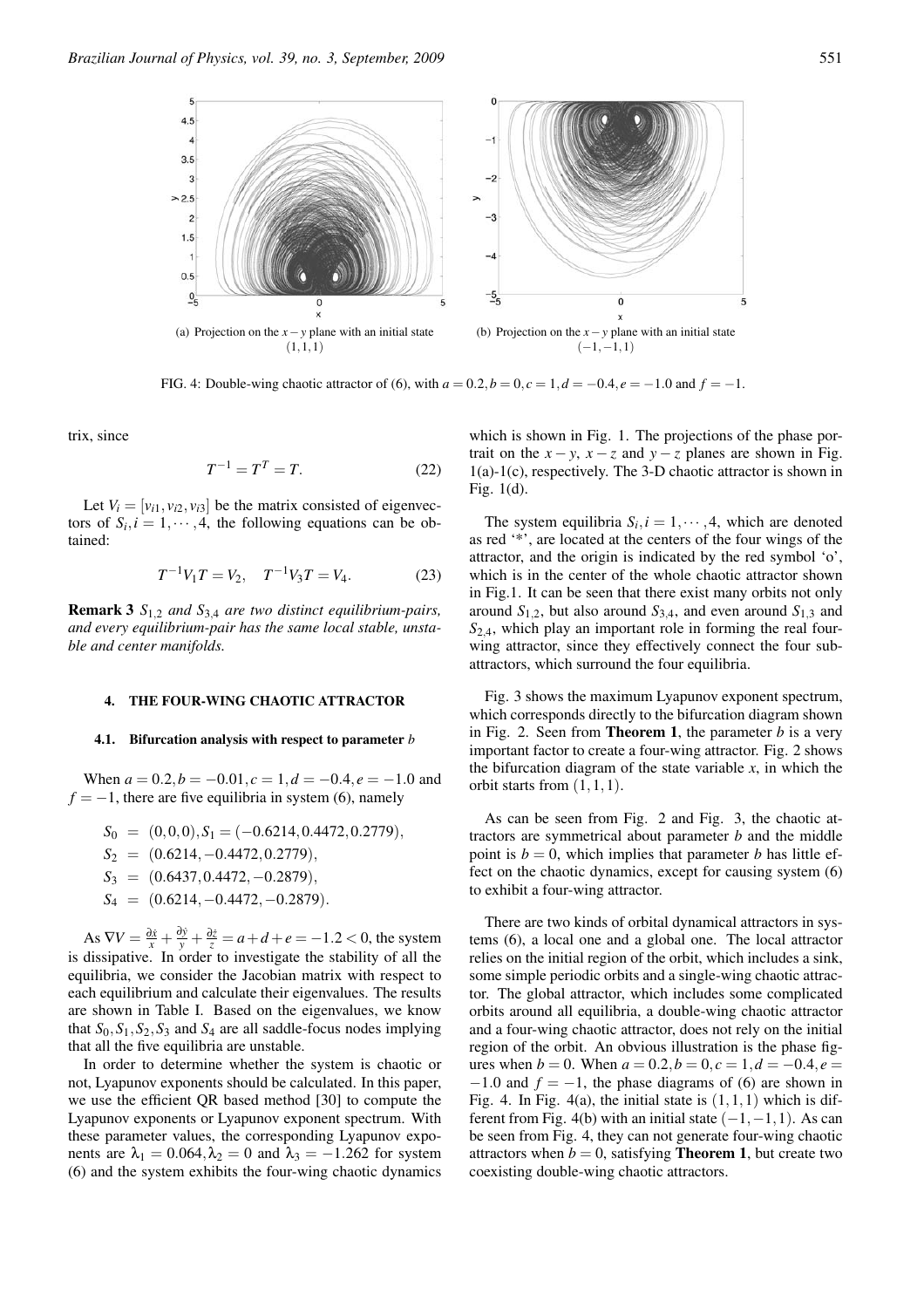

# 4.2. Poincare map of the four-wing chaotic attractor

As an important analysis technique, the Poincaré map can reflect bifurcation and folding properties of chaos. When *a* =  $0.2, b = -0.01, c = 1, d = -0.4, e = -1.0$  and  $f = -1$ , one may take *x* = −0.62,*y* = −0.45,*z* = 0.28 and *z* = 0 as crossing planes, respectively, where  $x = -0.62$ ,  $y = -0.45$ ,  $z =$ 0.28 is near the elements of the equilibrium of system (6). Fig. 5 shows the Poincaré mapping on several sections, with several sheets of the attractors visualized. It is clear that some sheets are folded and and indicates that the system has extremely rich dynamics.

# 5. CONCLUSION

Several 3-D four-wing smooth quadratic autonomous chaotic systems were analyzed and it was found that these systems have similar features related to the creation of four-

wing chaotic attractors. A 3-D continuous autonomous system with less terms was consequently introduced. Some basic properties of the new system were also analyzed by means of Lyapunov exponents, bifurcation diagrams and Poincare maps. Phase diagrams showed that the equilibria are related to the existence of several wings. The new system is very convenient for understanding the dynamical behavior of multi-wing chaotic systems.

## 6. ACKNOWLEDGMENT

This work was supported by the grants: National Research Foundation of South Africa (No. IFR2008111000017); Tshwane University Research foundation, South Africa; the Natural Science Foundation of China (No. 10772135, 60774088); the Scientific Foundation of Tianjin City, China (No. 07JCYBJC05800) and the Scientific and Technological Research Foundation of Ministry of Education, China (No.